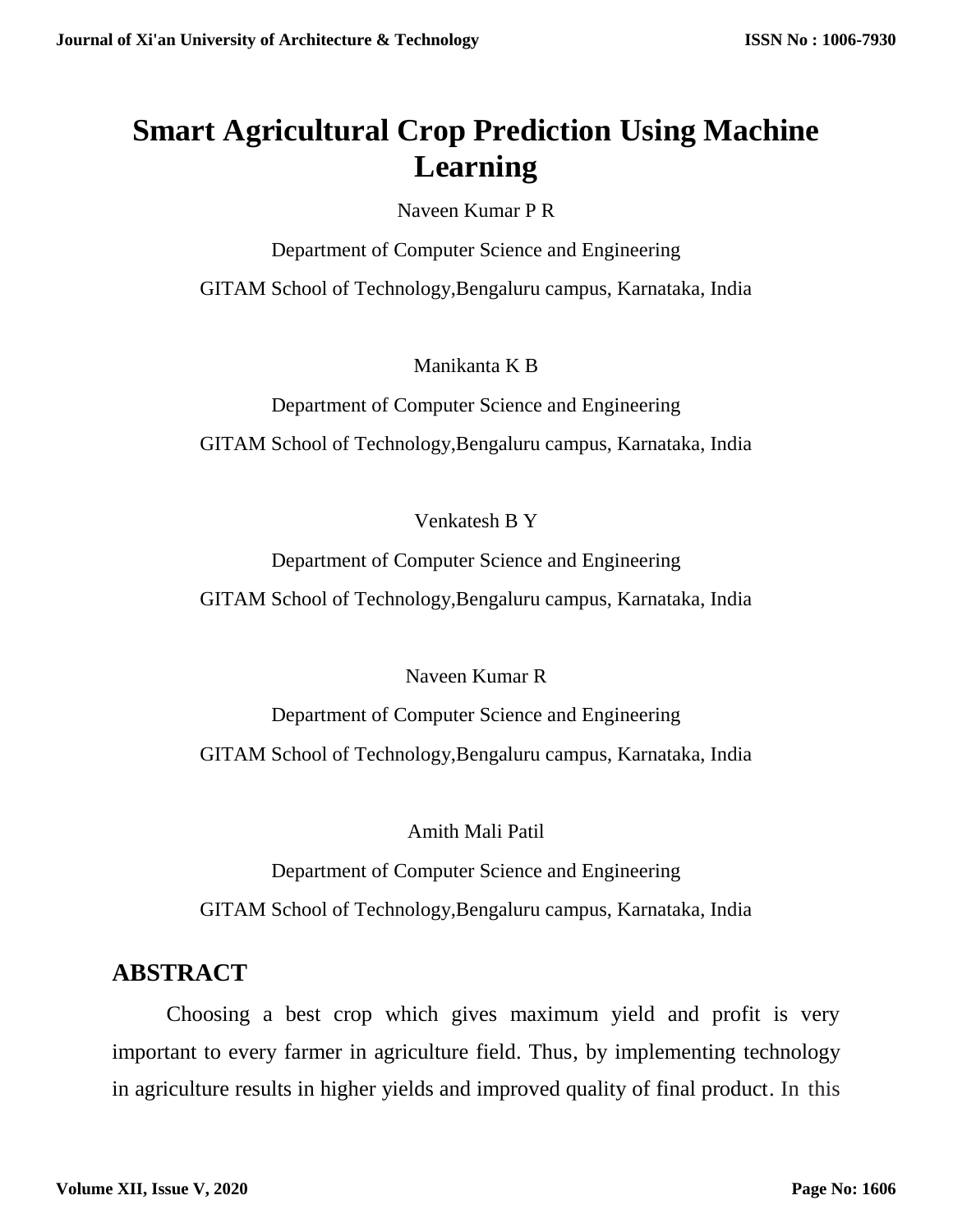paper, we propose a system based on machine learning algorithms which provide a best crop and its required fertilizers as a solution by which farmers will get more profit on growing system suggested crop. Our system can predict the best crop which is suitable to grow in the farmer specified location by accessing weather, temperature, rainfall information from the weather department and soil information from the agriculture department . Our system is designed in the form of web application which uses big data analytics ,prediction analysis and other techniques to predict the most suitable and profitable crop and its required fertilizers, predicts yield per hectare and also value of crop based on current market price taking into consideration of current weather and soil conditions. Thus, farmers will benefit by using our system which will improve crop productivity and profit of farmers.

**IndexTerms:**Maximum yield, Crop, Fertilizers, Machinelearning,Weatherforecast,

Soil parameters, Data analytics, Prediction analysis, Profit margins, Market price.

#### **INTRODUCTION**

 Agriculture is very important because it produces food and feed which is necessity to animals and human beings. It fulfill the basic need of billions of people. It is one of the major contributor to the country's GDP and economic growth. Hence, it is widely practiced in India. Agriculture sector requires more workforce than any other sectors, nowadays there is huge decrease in the agricultural workforce . So, we need to fill that huge gap by making advances in agriculture with the help of technology. Thus, agricultural advancement results in gaining more profit by the farmers.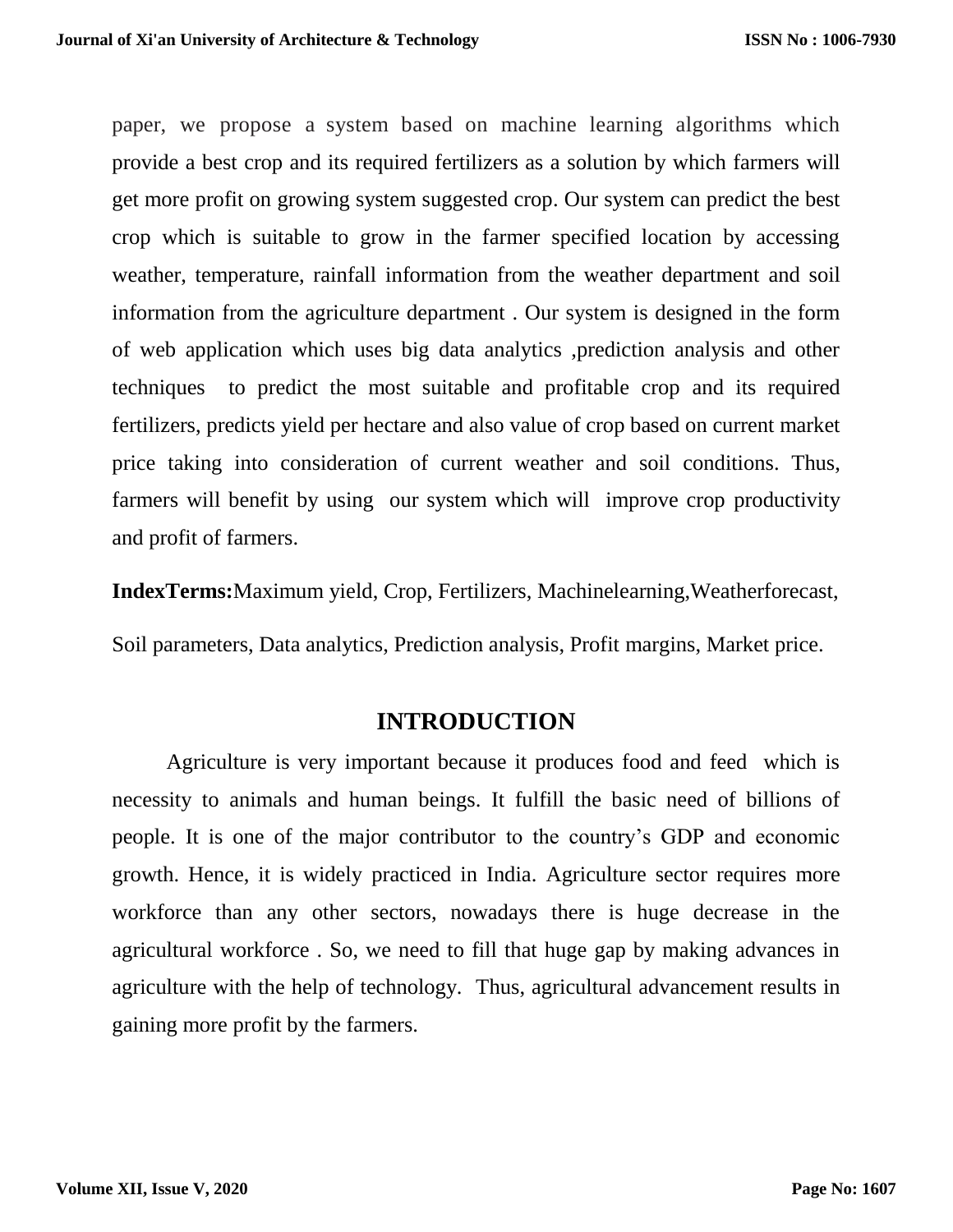Big data analytics techniques are used to analyze data sets of temperature, humidity, rainfall and soil which are collected from the meteorological department. This type of required analysis is performed by using specific software tools, many of them available as open source. By using this tools and techniques the system will have information, by this processed information the system will take better decisions. Thus, ensuring better results.

 Normally, farmers can guess the final yield by their experience of growing particular crop again and again. Farmers yield prediction accuracy is low and not cost effective. To meet the food requirements of the entire population of the country and for the export of some agricultural products to other countries, it is important to practice modern methods of farming by using technology instead of practicing traditional farming methods. Modern methods allows the farmers to cultivate the crops in small area with minimum amount of water ,fertilizers and pesticides ,which finally produces good yield and profit to the farmers.

 Our system is developed based on the machine learning concepts and our system uses linear predictive model to predict yield and best crop suitable to grow. Our system gets the weather related data from weather department and soil data like soil nutrients and moisture from soil department and other required data from the government websites. With the data obtained from various resources it is divided into sample and verification data sets. Model is built based on this sample data set, our system is tested on verification data and the predicted values are compared to the actual values. Our system takes current location of farm land , number of hectares of land and crop decided by farmer to grow as an input from the farmer in the web application which is an interface between farmer and the system. By the provided data and earlier trained data, the system is well understood to produce solution. Thus, algorithm analyzes the final values and predicts the best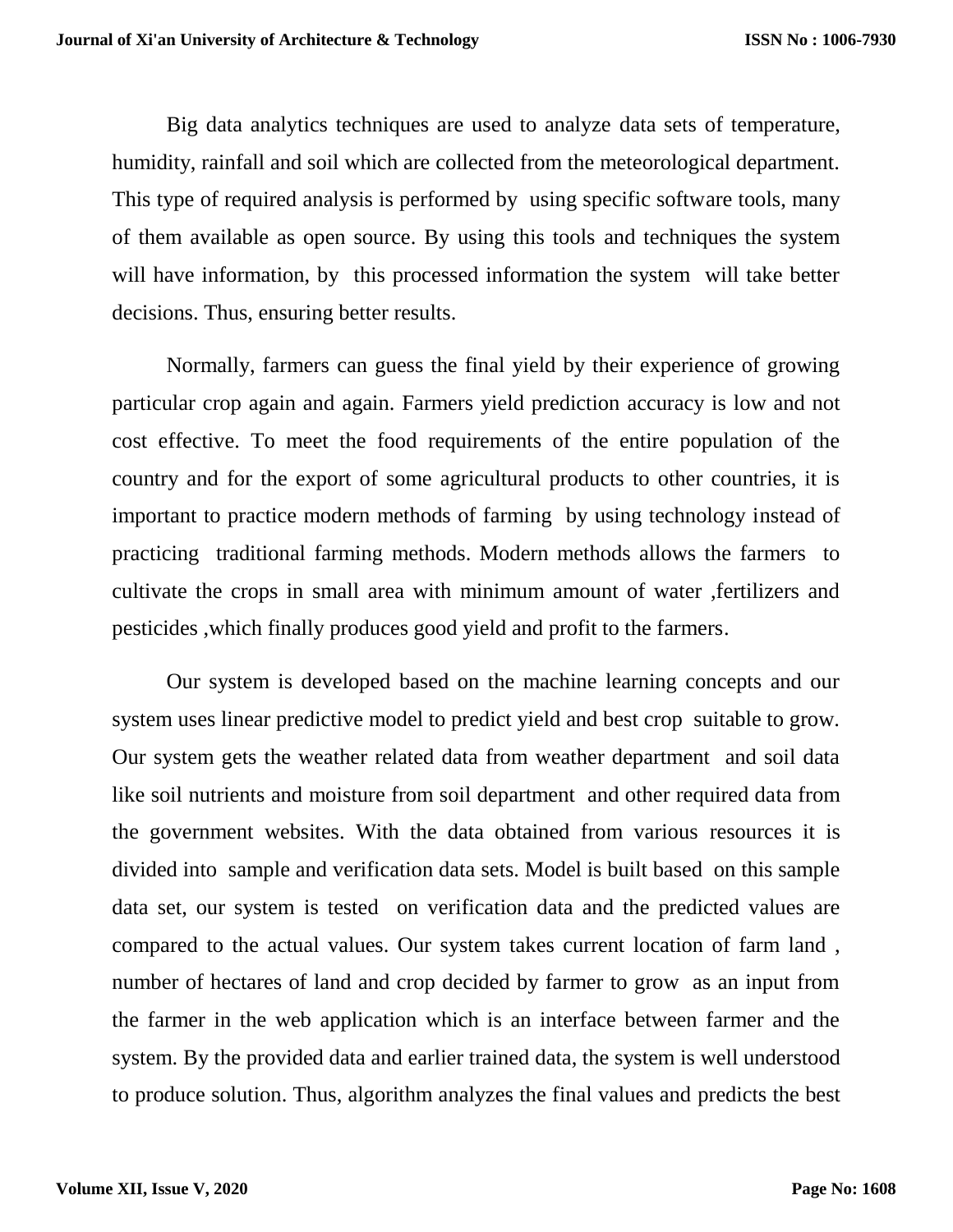crop, list of fertilizers to be used, yield per hectare and total value of cultivated crop based on the current market price.

#### **LITERATURE REVIEW**

 [1] S.Veenadhari, D.Bharat Mishra, D C.Singh,: Data mining techniques are used in agriculture to study the data of weather and soil parameters. In this more emphasis is given to study the influence of climatic parameters on crop productivity using decision tree technique. The Decision trees are used for better understanding. This type of studies will help the researchers, policy makers and farmers in predicting crop yield in advance.

 [2] N. Kumar, G, P.O. REDDY, S. CHATTERJI, D. SARKAR: Land Classification is described in detail in which soil units are created for effective utilization of farm land. In which planning makes easier and sustainable for agricultural practice and management. Machine learning systems are used in planning the use of farm land.

 [3] M.S.Dahikar, D.V.Rode,: In this paper ,research is performed on climatic conditions of various parts of the world which directly affect the crop yield. This provides work on how to tackle the environmental conditions. Artificial neural networks have been used to study on the varying climate conditions day by day This work increases the effectiveness of the prediction solution.

 [4] M. Kaur, H. Gulati, H. Kundra: For agriculture crop price analysis, Data mining techniques are very useful. This paper presents the applications and techniques of Data mining in agriculture. There are various data mining techniques such as K-Means, KNN, ANN and Support Vector Machines (SVM) which are used in yield and price prediction of the crops.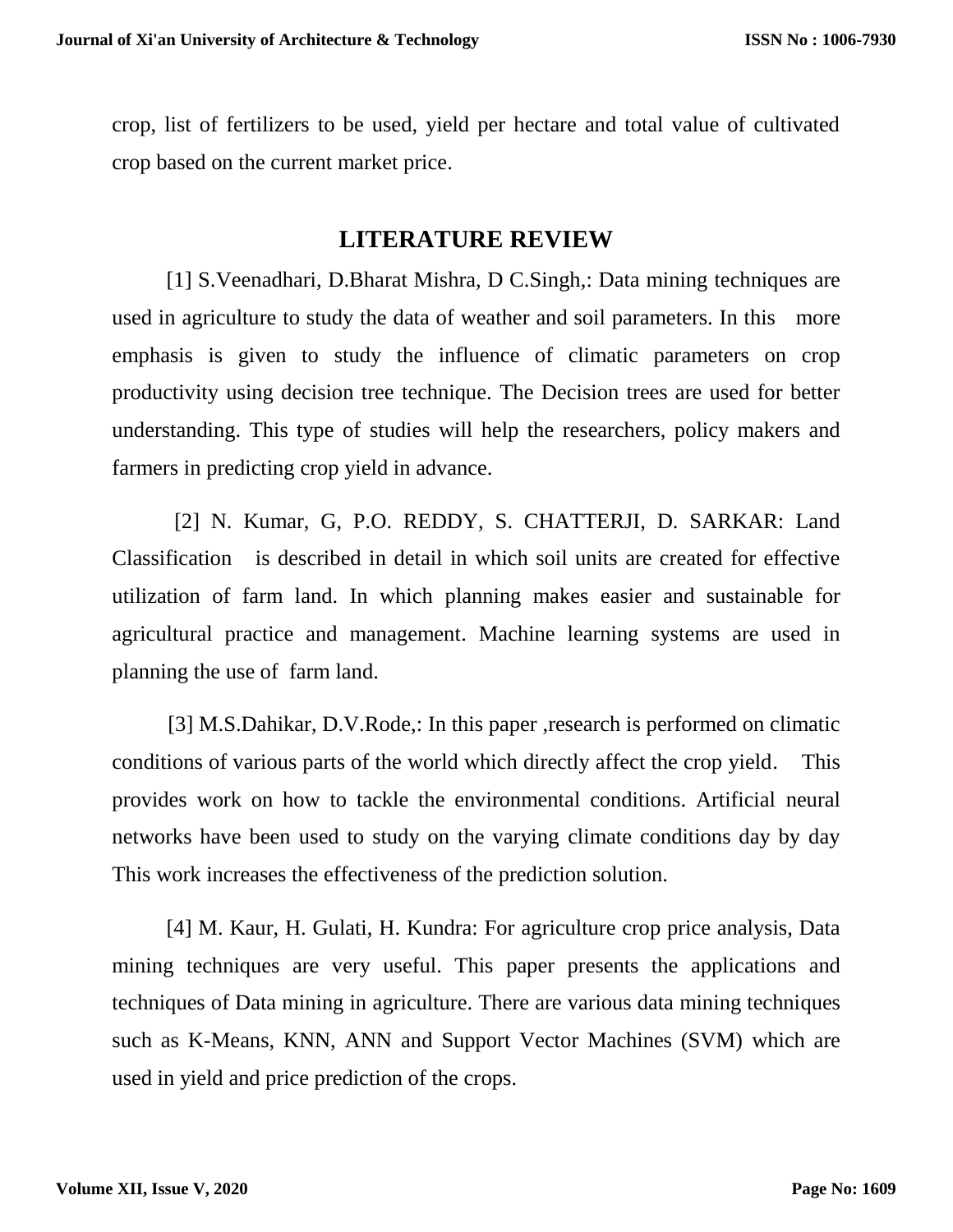# **EXISTING SYSTEM**

- The existing systems only predict yield based on input of total area of farm land in hectares but this systems doesn't predict best suitable and profitable crop ,doesn't suggest fertilizers and doesn't calculate the total value of the crop.
- And also the accuracy of the existing system is low compared to our system.

## **PROPOSED SYSTEM**

 The solution proposed allows us to predict best suitable and profitable crop, its required fertilizers, estimates yield, and calculates the total value of the crop.

The below mentioned are the hardware and software requirements of our project.

## **HARDWARE REQUIREMENTS:**

- System: Pentium IV 2.4 GHz.
- Hard Disk : 500 GB
- Ram:4 GB
- Any desktop / Laptop system with above level configuration or higher level.

# **SOFTWARE REQUIREMENTS:**

- Operating system: Windows XP / 7/8/10
- Coding Language: Python 3
- Technology Tools: Pandas , Numpy(AI Apis)
- IDE : Jet Brains PyCharm-2018, Visual Studio 2015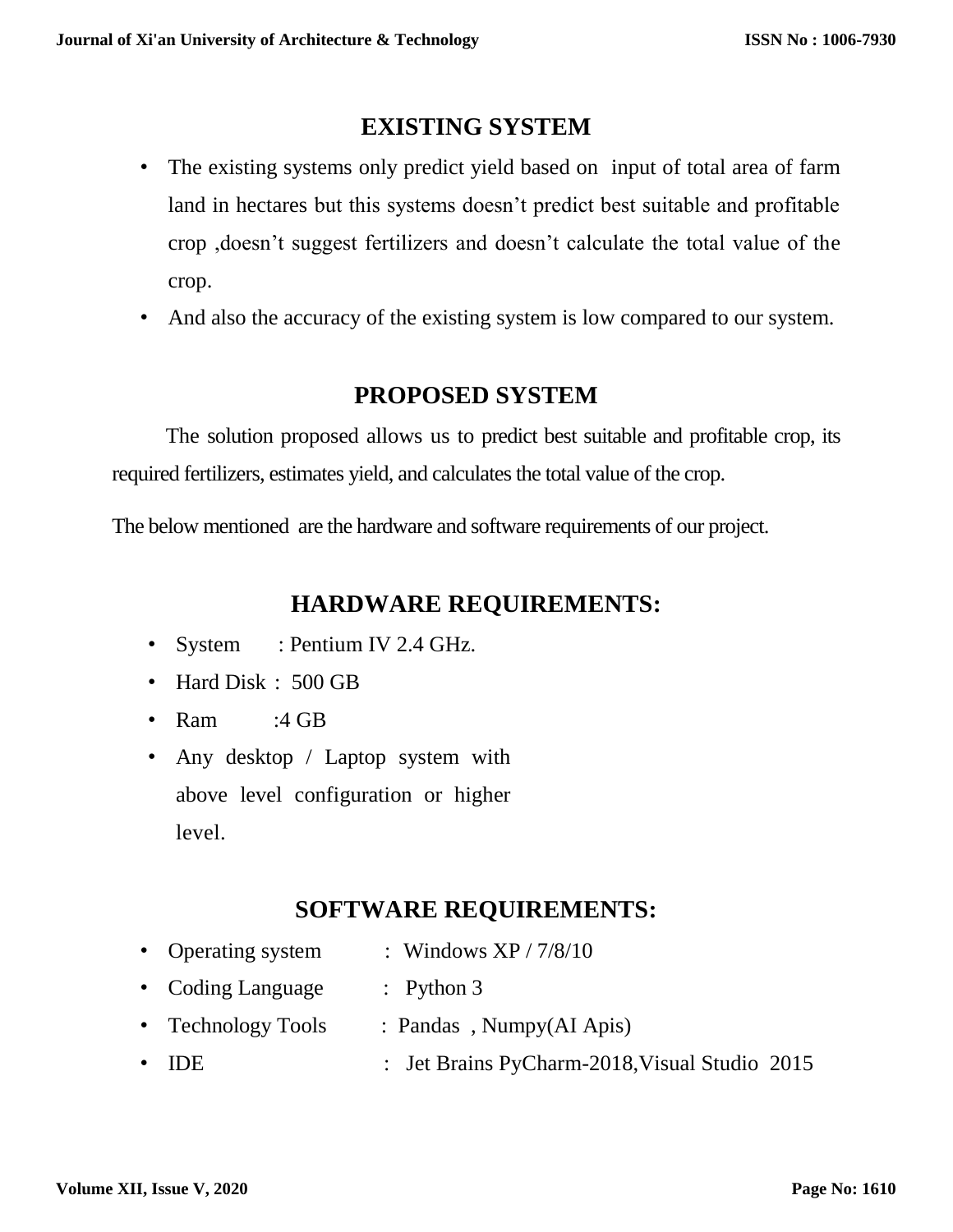# **METHODOLOGY**

#### **1.Solution to the problem:**

 Our system selects the best crop by analyzing the training data from verification data set to identify the list of crops and their annual yield based on the required environmental conditions. Based on both analyzed data and user given data, the system produces suitable and profitable crop as one of the solution to the farmer.

#### **2. Steps involve in data set processing**

- Import the libraries.
- Import the data set.
- Get the basic information about the data set.
- Get the correlation parameter for the variables.
- If required plot and analyse the parameters.
- And also need to purify the data set.
- Check for nulls in the data set.
- If any drop those rows.
- Check for any special characters in the columns.
- Just convert them in to nulls and drop those rows.
- Now need to select the features for the project.
- Taking all the column as input and production, crop, fertilizers and total market value of crop as output.
- Now need to split the data set into sample and verification data set.
- And train the machine using the Linear model.
- And finally using this trained model we can create an application to work .
- To take the inputs from the user and display the result.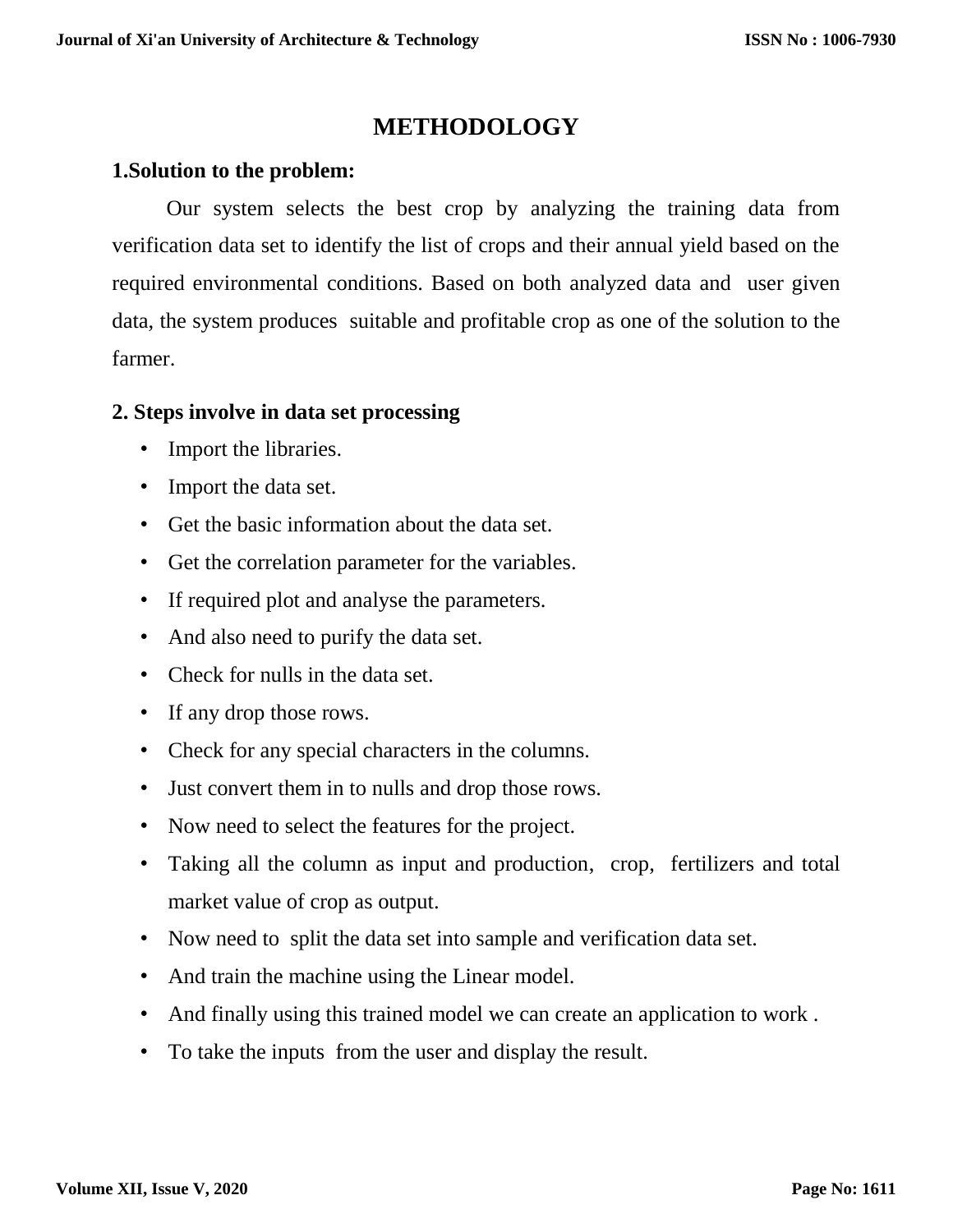



Fig 1: Block Diagram Of System Architecture

#### **System working**

a) The System takes input from user i.e. user location, crop decided to grow and no. of hectares of land.

b) Based on the location and chosen crop ,system takes previous years data(soil attributes, rainfall, weather etc) from the repositories and analyzes the data and predicts the results.

c) The algorithm predicts the yield of crop and calculates the total value of the crop based on current market price.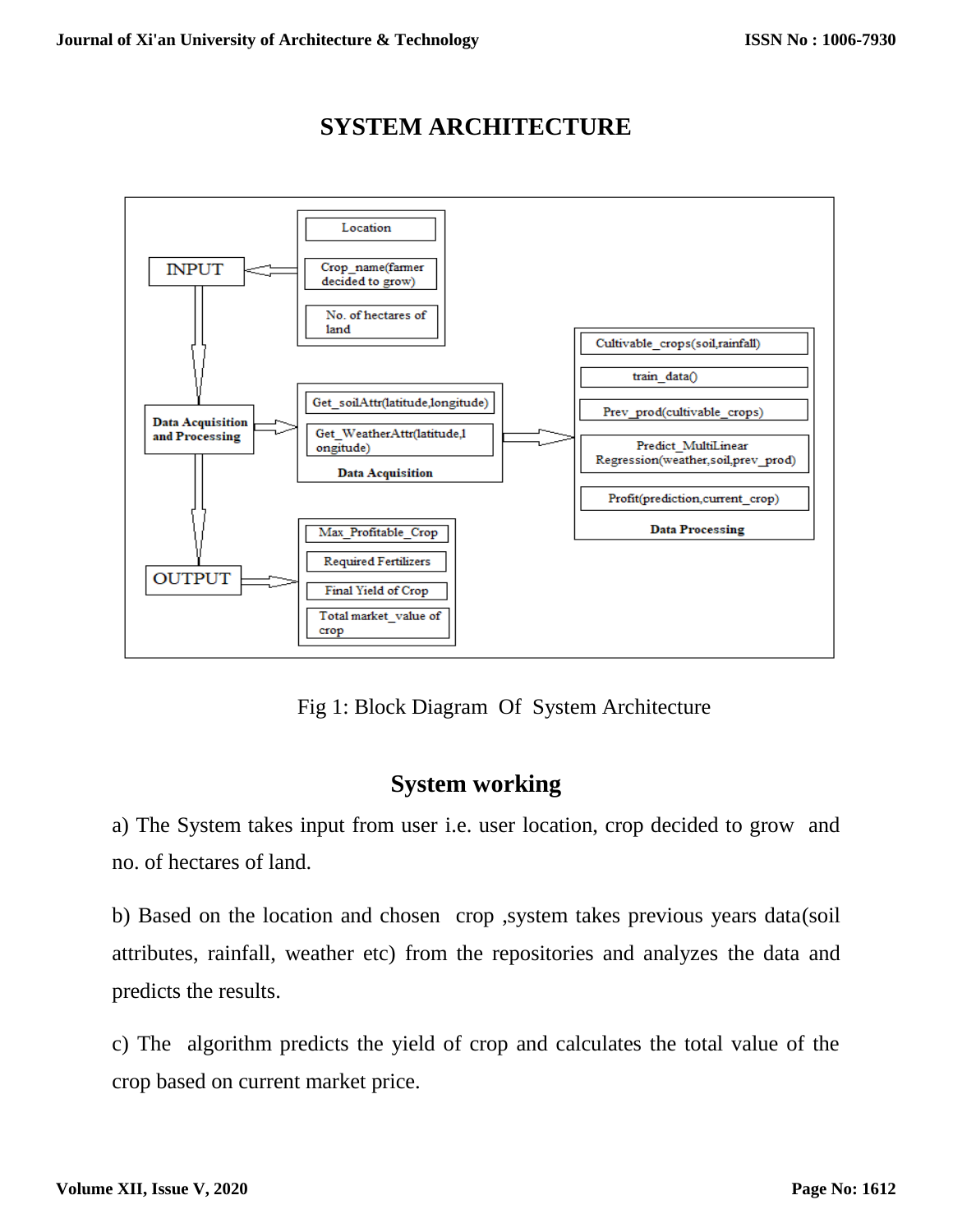d) Finally System produces the predicted output in the application.

#### **RESULTS**

 Our model has learned with the train datasets and test datasets to produce optimal solution. We are given input as farmers current farming land location, farmer decided crop, and number of hectares of land in the application. Our system analyzed the data and produced the predicted profitable crop and its required fertilizers list, overall yield per hectare and also shows total value of the crop based on current market price.

Our algorithm has an average accuracy of 85% on the given data set.

#### **CONCLUSION**

 Our system predicts the best crop and its required fertilizers making the farmer more confident about the crop and its yield and also our system will do marketing work by estimating total value of the crop based on current market price. In future,

we add some extra features to our system like we list all the new and modern equipments used for cultivating the predicted best crop. And based on location, we list the different policies and schemes released by the state and central governments which may provide financial aid to the farmers. And we are also looking into developing the system which provide real time monitoring of crops and their diseases by connecting different farm devices and sensors over the internet using Internet of things.